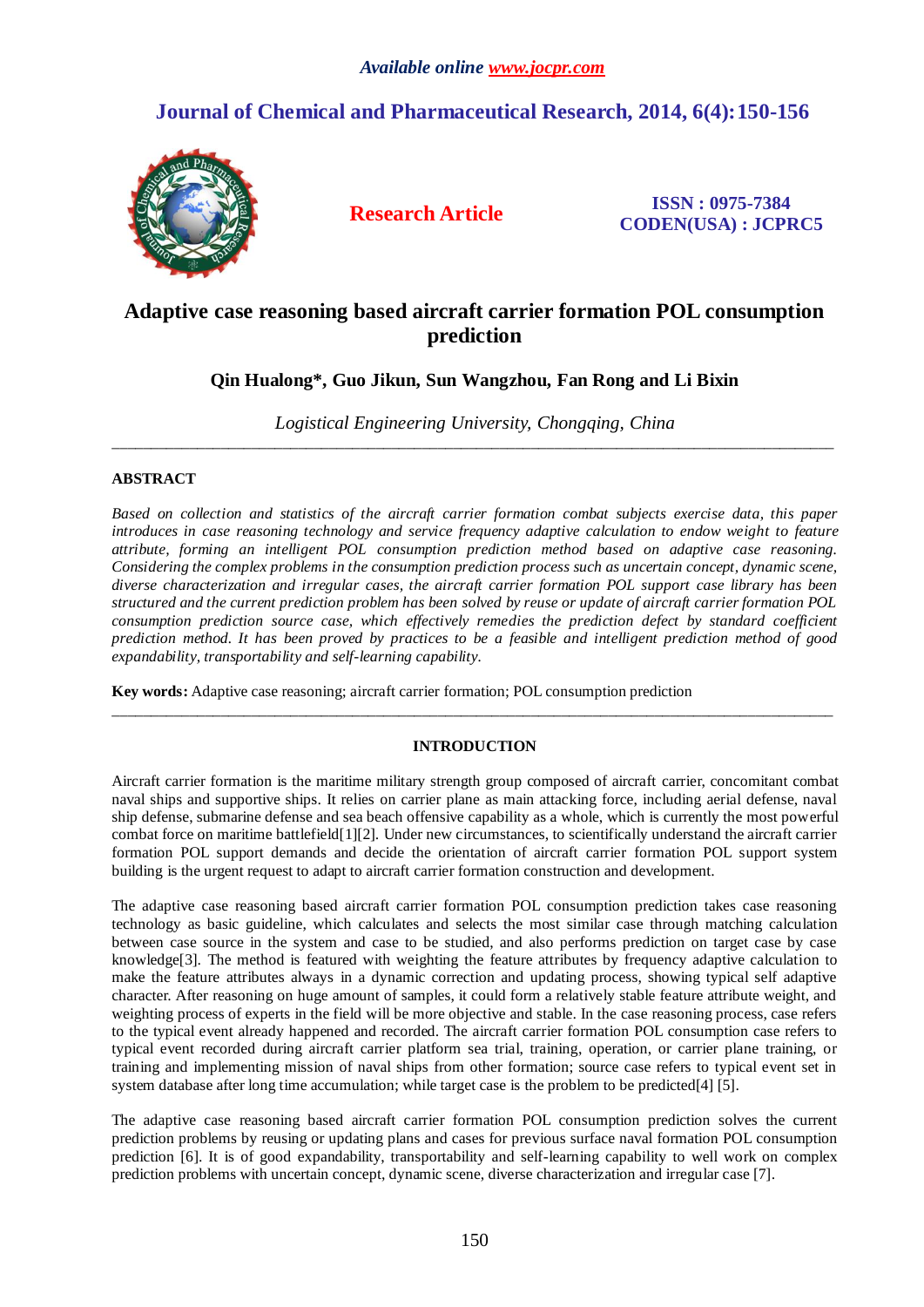

*\_\_\_\_\_\_\_\_\_\_\_\_\_\_\_\_\_\_\_\_\_\_\_\_\_\_\_\_\_\_\_\_\_\_\_\_\_\_\_\_\_\_\_\_\_\_\_\_\_\_\_\_\_\_\_\_\_\_\_\_\_\_\_\_\_\_\_\_\_\_\_\_\_\_\_\_\_*

**Fig.1 Process for adaptive case reasoning based aircraft carrier formation POL consumption prediction**

# **1 FEATURE ATTRIBUTE BASED AIRCRAFT CARRIER FORMATION POL CONSUMPTION PREDICTION KNOWLEDGE BRIEFING**

A lot of relevant information is required for aircraft carrier formation POL consumption prediction, such as the formation scale, operation pattern, operation time, etc., which is often shown in text. For the adaptive case reasoning method to better identify these texts, it shows the text core content in the form of attribute feature and structures the case library[8].

1.1 Analysis on aircraft carrier formation POL consumption prediction case feature attributes

| Code           | Feature attribute     | Feature valuing                                                                                 | Feature    |
|----------------|-----------------------|-------------------------------------------------------------------------------------------------|------------|
|                |                       |                                                                                                 | value type |
| H1             | Naval ship grouping   | Formation, single ship (including carrier plane or not) etc.                                    | UE         |
| H2             | Staff grouping        | Naval ship formation staff strength (including that of pilot on carrier plane)                  | NP         |
|                |                       | Cruise, high seas operation, offshore defense, firepower attack, maritime blockage, aerial      |            |
| H <sub>3</sub> | Operation pattern     | blockage, fishery protection $\&$ escort, electronic reconnaissance, safety defense, joint      | UE         |
|                |                       | rehearsal, training, sea trial, etc.                                                            |            |
|                | POL.<br>consumption   | Aircraft carrier platform, destroyer, frigate, nuclear submarine, conventional power submarine, |            |
| H <sub>4</sub> | equipment (PCE) type  | comprehensive supply ship, fighter, early warning aircraft, electronic fighter, antisubmarine   | UE         |
|                |                       | helicopter, transport helicopter, etc.                                                          |            |
| H5             | PCE quantity          | POL consumption equipment quantity of aircraft carrier formation                                | <b>NP</b>  |
| H6             | PCE working intensity | $0.5-2$ (step as $0.1$ )                                                                        | <b>OE</b>  |
| H7             | Duration              | Operation lasting time (h)                                                                      | NP.        |
| H8             | Sea condition         | Calm-glassy, calm-rippled, smooth wavelet, moderate, rough, very rough, high, very high,        | UE         |
|                |                       | phenomenal (level 1-9)                                                                          |            |

#### **Tab.1 Aircraft carrier formation POL consumption prediction case attribute and valuing**

#### **Tab.2 The aircraft carrier formation POL consumption case library structure diagram [9]**

|    | H1          | H2   | H3        | H4                                                                                       | H <sub>5</sub>                          | H <sub>6</sub> | H7 | H8                |         |
|----|-------------|------|-----------|------------------------------------------------------------------------------------------|-----------------------------------------|----------------|----|-------------------|---------|
| Y1 | Single ship | 1500 | Sea trial | Aircraft carrier platform, fighter                                                       | ship/4<br>planes                        |                | 12 | Smooth<br>wavelet | Consult |
| Y2 | Single ship | 1600 | Cruise    | Aircraft carrier platform, transport<br>helicopter                                       | $\frac{\text{ship}}{2}$<br>planes       | 1.0            |    | Calm-rippled      | Consult |
| Y3 | Formation   | 2400 | Training  | Aircraft carrier platform, frigate,<br>transport helicopter, antisubmarine<br>helicopter | 3<br>$\frac{\text{ships}}{6}$<br>planes | ി              | 8  | Moderate          | Consult |
| Y4 | Formation   | 2150 | Sea trial | Aircraft<br>platform,<br>carrier<br>destroyer, transport helicopter                      | $\frac{\text{ships}}{5}$<br>planes      | 1.5            | 15 | Smooth<br>wavelet | Consult |

1.2 The aircraft carrier formation POL consumption case library structure

The aircraft carrier formation POL consumption case library structure is shown in tab. 2, where Y1, Y2, Y3, Y4 refers to aircraft carrier formation POL consumption source case, H1, H2, H3, H4, H5, H6, H7, H8 refers to case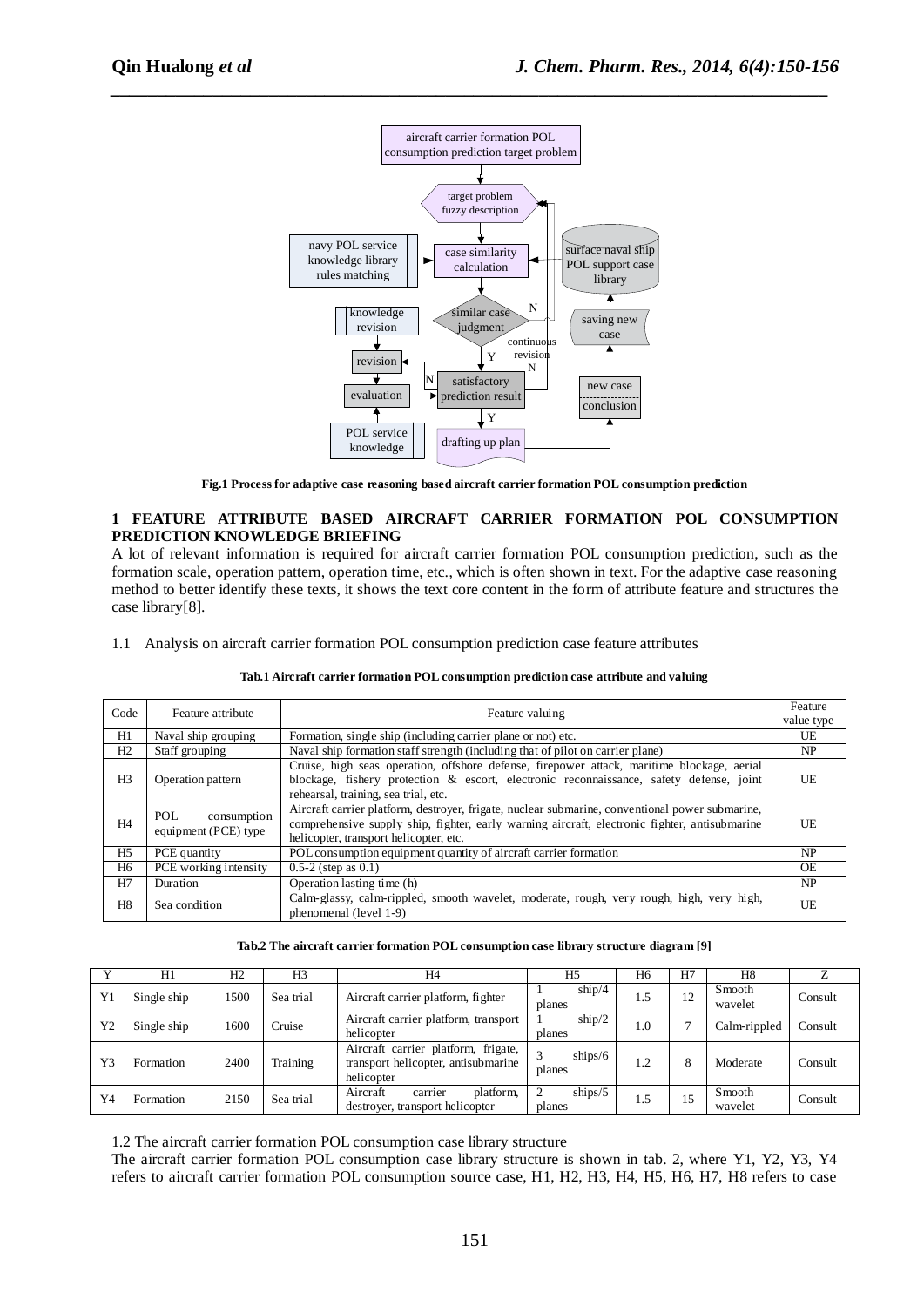feature attribute respectively, Z refers to solution of all source cases[9], which is available by clicking consult.

*\_\_\_\_\_\_\_\_\_\_\_\_\_\_\_\_\_\_\_\_\_\_\_\_\_\_\_\_\_\_\_\_\_\_\_\_\_\_\_\_\_\_\_\_\_\_\_\_\_\_\_\_\_\_\_\_\_\_\_\_\_\_\_\_\_\_\_\_\_\_\_\_\_\_\_\_\_*

POL consumption case feature attributes consist of information such as feature mark, feature name, frequency and priority, etc. as in fig. 2. The frequency indicates feature attribute matching times during case reasoning process, and the case attribute importance changes with case reasoning times, shown as priority.

|    | e              | -88<br>φh<br>€<br>$\triangledown$         | 딥        | 冯<br>$\mathbf{u}$ |          |                    |          |       |                   |  |
|----|----------------|-------------------------------------------|----------|-------------------|----------|--------------------|----------|-------|-------------------|--|
|    | ATTRIBUTE MARK | <b>ATTRIBUTE NAME</b>                     |          | <b>FREQUENCY</b>  |          | PRIORITY           | NOTE     | ROWID |                   |  |
|    | 101            | ship grouping                             |          | $-32$             |          | $-$ 0.16666667 $-$ | $\cdots$ |       | AAAF ¡KAAEAAACvcA |  |
|    | 2 102          | staff grouping                            |          | $-31$             | $\cdots$ | 0.16145833         |          |       | AAAF ¡KAAEAAACvcA |  |
| 31 | 103            | operation pattern                         |          | $\cdots$ 28       |          | $- 0.14583333 -$   |          |       | AAAF iKAAEAAACvcA |  |
|    | 4 104          | consumption equipment type                |          | $-28$             |          | $-0.14583333$      | $\cdots$ |       | AAAF ¡KAAEAAACvfA |  |
| 51 | 105            | " consumption equipment quantity          |          | $-26$             |          | $- 0.13541667 -$   |          |       | AAAF iKAAEAAACvfA |  |
|    | 6 106          | " consumption equipment service intensity | $\cdots$ | 20                |          | $-10.10416667$     |          |       | AAAF ¡KAAEAAACvgA |  |
|    | 107            | duration                                  |          | $-15$             | $\cdots$ | 0.07812500         |          |       | AAAF ¡KAAEAAACvgA |  |
|    | 8 108          | sea condition                             |          | $\cdots$ 12       |          | $-10.06250000$     |          |       | AAAF ¡KAAEAAACvgA |  |
|    |                | THE.                                      |          |                   |          |                    |          |       |                   |  |

**Fig.2 Aircraft carrier formation POL consumption case feature attribute diagram**

The aircraft carrier POL consumption case attribute information is composed of attribute mark, attribute value, source case and case reasoning time, etc., as in fig. 3.

| 曲  | 8                 |          |                | άå       | €               |          | 4ge<br>н       | 宍        | 肌・               |          |                     |  |
|----|-------------------|----------|----------------|----------|-----------------|----------|----------------|----------|------------------|----------|---------------------|--|
|    | <b>SER NUMBER</b> |          | ATTRIBUTE MARK |          | ATTRIBUTE VALUE |          | SOURCE CASE    |          | CASE TIME        | NOTE     | ROWID               |  |
|    | 0001              | $\cdots$ | 101            |          | single ship     |          | H1             |          | <br>1201         |          | AAAF ¡LAAEAAACvVAAA |  |
|    | 10002             |          | 101            | 1.11     | single ship     | $\cdots$ | H2             | 1.1.1    | <br>0617         | $\cdots$ | AAAF ¡LAAEAAACvVAAB |  |
| 3  | 10003             | $\cdots$ | 101            | $\cdots$ | formation       | $\cdots$ | Ю              |          | <br>0416         |          | AAAF ¡LAAEAAACvVAAC |  |
|    | 4 0004            | $\cdots$ | 101            | $\cdots$ | formation       |          | H <sub>4</sub> | $\cdots$ | <br>0828         |          | AAAF ¡LAAEAAACvVAAD |  |
|    | 5 0005            | $\cdots$ | 102            | $\cdots$ | 1500            | $\cdots$ | H1             | $\cdots$ | <br>1201         |          | AAAF jLAAEAAACvVAAE |  |
| 6  | 10006             | $\cdots$ | 102            | $\cdots$ | 1600            |          | H2             | $\cdots$ | <br>0617         |          | AAAF ¡LAAEAAACvVAAF |  |
|    | 10007             | $\cdots$ | 102            | $\cdots$ | 2400            | $\cdots$ | ЮB             | $\cdots$ | <br>0416         |          | AAAF ¡LAAEAAACvVAAG |  |
|    | 8 0008            |          | 102            | $\cdots$ | 2150            | $\cdots$ | H <sub>4</sub> |          | <br>0828         |          | AAAF ¡LAAEAAACvVAAH |  |
| 9  | 0009              | $\cdots$ | 103            | $\cdots$ | sea trial       | $\cdots$ | H1             | $\cdots$ | <br>1201         |          | AAAF jLAAEAAACvVAAI |  |
| 10 | 0010              | $\cdots$ | 103            | $\cdots$ | cruise          |          | H2             | 1.11     | 0617<br>$\cdots$ | $\cdots$ | AAAF ¡LAAEAAACvVAAJ |  |
| 11 | 10011             |          | 103            | $\cdots$ | training        |          | Ю              |          | <br>0416         |          | AAAF ¡LAAEAAACvVAAK |  |

**Fig.3 Aircraft carrier formation POL consumption case attribute information diagram**

1.3 Self-learning of aircraft carrier formation POL consumption case feature attribute

(1) Increment of case feature attribute

In the process of feature attribute matching between the aircraft carrier formation POL consumption target case and source case, for the new feature attribute in target case, such as new climate condition attribute in fig. 4, system will add the new attribute into case library feature attribute set, realizing enlargement and update for aircraft carrier formation POL consumption case library feature attribute.

| 曲 | e              |          | ಂ∉ಕೆ<br>М<br>€<br>$\triangledown$       | Ч        | 呂<br>$M \cdot$ |          |              |      |                     |  |
|---|----------------|----------|-----------------------------------------|----------|----------------|----------|--------------|------|---------------------|--|
|   | ATTRIBUTE MARK |          | <b>ATTRIBUTE NAME</b>                   |          | FREQUENCY      |          | PRIORITY     | NOTE | <b>ROWID</b>        |  |
|   | 101            |          | ship grouping                           | $\cdots$ | 32             |          | 0.16580311   |      | AAAF iKAAEAAACvcAAA |  |
|   | 2 102          |          | staff grouping                          |          | $-31$          | $\cdots$ | $0.16062176$ |      | AAAF ¡KAAEAAACvcAAB |  |
|   | 3 103          |          | " operation pattern                     |          | $-28$          | $\cdots$ | 0.14507772   |      | AAAF iKAAEAAACvcAAC |  |
|   | 4 104          |          | consumption equipment type              |          | $-28$          | $\cdots$ | 0.14507772   |      | AAAF iKAAEAAACvEAAA |  |
|   | 5 105          |          | " consumption equipment quantity        |          | $-26$          | $\cdots$ | 0.13471503   |      | AAAF ¡KAAEAAACv£AAB |  |
|   | 6 106          | $\cdots$ | consumption equipment service intensity |          | 20             |          | 0.10362694   |      | AAAF ¡KAAEAAACvgAAA |  |
|   | ' 1107         | $\cdots$ | duration                                |          | $-15$          | $\cdots$ | $0.07772021$ |      | AAAF ¡KAAEAAACvgAAB |  |
|   | 8 108          | $\cdots$ | sea condition                           |          | $\cdots$ 12    | $\cdots$ | 0.06217617   |      | AAAF jKAAEAAACvgAAC |  |
|   | 9 109          |          | " climate condition                     | $\cdots$ |                | $\cdots$ | 0.00518135   |      | AAAF ¡KAAEAAACvgAAE |  |

**Fig.4 Aircraft carrier formation POL consumption case feature attribute increment**

# (2) Deletion of case feature attribute

When the feature attribute in aircraft carrier formation POL consumption case library is not activated and used successively for more than design threshold value Q, system will regard it as redundancy feature and delete it. For example, in fig. 5, H2 staff grouping feature attribute is not used for more than initial threshold value 20, i.e.  $X_{H2} = 21 > Q$ , system will delete H2 feature attribute, whose vacancy will be filled by successive feature attribute in turn[10] [11].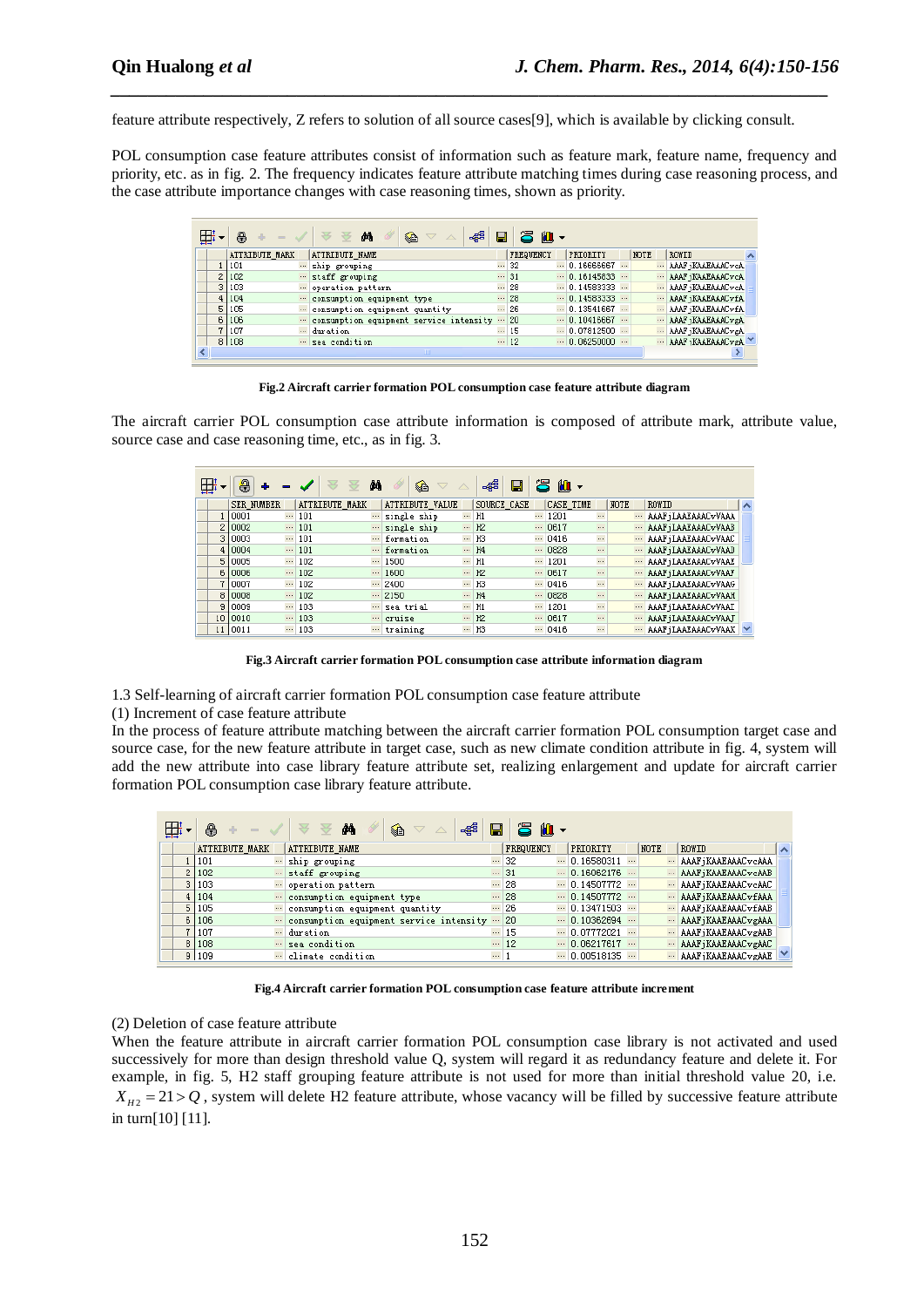| 亜 | 8                     |          | ⊰<br>44<br>उ<br>€<br>$\triangledown$    | $\blacksquare$ | 26 M -           |          |              |             |                                  |  |
|---|-----------------------|----------|-----------------------------------------|----------------|------------------|----------|--------------|-------------|----------------------------------|--|
|   | <b>ATTRIBUTE MARK</b> |          | ATTRIBUTE NAME                          |                | <b>FREQUENCY</b> |          | PRIORITY     | <b>NOTE</b> | ROWID                            |  |
|   | 101                   |          | ship grouping                           | $\cdots$       | 55               | $\cdots$ | 0.15542522   |             | AAAF ¡KAAEAAACvcAAA              |  |
|   | 2 103                 |          | operation pattern                       |                | 48               |          | 0.14076246   |             | AAAF ¡KAAEAAACvcAAB              |  |
|   | 3 104                 | $\cdots$ | consumption equipment type              | $\cdots$       | 46               | $\cdots$ | $0.13489736$ |             | AAAF iKAAEAAACvcAAC              |  |
|   | 4 105                 | $\cdots$ | consumption equipment quantity          |                | $\cdots$ 46      |          | 0.13489736   |             | AAAF iKAAEAAACvfAAA              |  |
|   | 5 106                 |          | consumption equipment service intensity |                | 41               | $\cdots$ | 0.13471503   |             | AAAF ¡KAAEAAACvgAAA              |  |
|   | 6 107                 | $\cdots$ | duration                                |                | $-139$           | $\cdots$ | 0.12023460   |             | AAAF ¡KAAEAAACvgAAB              |  |
|   | 1108                  |          | sea condition.                          | $\ldots$       | 36               |          | 0.10557184   |             | AAAF jKAAEAAACvgAAC              |  |
|   | 8 109                 |          | climate condition                       |                | $-32$            | $\cdots$ | 0.09384164   |             | $\cdots$ AAAF iKAAEAAAC $v$ gAAE |  |

*\_\_\_\_\_\_\_\_\_\_\_\_\_\_\_\_\_\_\_\_\_\_\_\_\_\_\_\_\_\_\_\_\_\_\_\_\_\_\_\_\_\_\_\_\_\_\_\_\_\_\_\_\_\_\_\_\_\_\_\_\_\_\_\_\_\_\_\_\_\_\_\_\_\_\_\_\_*

**Fig.5 Aircraft carrier formation POL consumption case feature attribute deletion**

(3) Sort of case feature attribute

The important and secondary feature attribute can exchange according to service frequency of aircraft carrier formation POL consumption case feature attribute, i.e. realizing adaptive sorting of case feature attribute[12] [13].

To arrange aircraft carrier formation POL consumption case feature attribute weight  $\alpha$  according to service frequency in descending order:

 $\alpha_{A1} \geq \alpha_{A2} \geq \cdots \geq \alpha_{An}$ Satisfying

$$
\sum_{i=1}^n \alpha_{Ai} = 1.
$$

Initial sort of aircraft carrier formation POL consumption case feature attribute can be determined by experts in navy POL service, and then conduct self-learning according to service frequency variation of feature attribute in case reasoning process. As shown in fig. 6, case feature attribute H2, staff grouping service frequency is 42, other 6 feature attributes service frequency such as H3 operation pattern and H4 POL consumption equipment type is 62, 60, 60, 57, 54 and 43 respectively; aircraft carrier formation POL consumption feature attribute is rearranged, feature attribute from H3 to H8 sort is from 2 to 7, feature attribute H2 staff grouping sort is 8. When service frequency of aircraft carrier formation POL consumption case feature attribute is identical, case library keeps original sorting.

|    | A              |          | ⊰∰<br>鸸<br>€<br>$\triangledown$             | 冒 | 呂<br>$\mathbf{a}$ |                              |          |      |                      |
|----|----------------|----------|---------------------------------------------|---|-------------------|------------------------------|----------|------|----------------------|
|    | ATTRIBUTE MARK |          | ATTRIBUTE NAME                              |   | <b>FREQUENCY</b>  | PRIORITY                     |          | NOTE | ROWID                |
|    | 101            | $\cdots$ | ship grouping                               |   | $- 66$            | $- 0.13636364 -$             |          |      | AAAF iKAAEAAACvcAAA  |
|    | 103            | $\cdots$ | operation pattern                           |   | $-62$             | <br>0.12809917               | $\cdots$ |      | AAAF iKAAEAAACvcAAB  |
| 3. | 104            |          | consumption equipment type                  |   | $- 60$            | $\cdots$ 0.12396694 $\cdots$ |          |      | AAAF ¡KAAEAAACvcAAC  |
|    | 4 105          |          | consumption equipment quantity              |   | $- 60$            | $\cdots$ 0.12396694 $\cdots$ |          |      | AAAF ¡KAAEAAACvfAAA  |
|    | 5 106          |          | w consumption equipment service intensity w |   | 57                | $- 0.11776860 -$             |          |      | AAAF iKAAEAAACvzAAA  |
| 6. | 107            | $\cdots$ | duration                                    |   | $-54$             | $-10.11157024 -$             |          |      | AAAF ¡KAAEAAACvgAAB  |
|    | 108            | $\cdots$ | sea condition                               |   | $-43$             | $-10.08884297 -$             |          |      | AAAF ¡KAAEAAACvgAAC  |
| 8. | 102            |          | " staff grouping                            |   | $-42$             | $-10.08677686$               |          |      | AAAF jKAAEAAACvgAAD  |
|    | 91109          |          | welclimate condition                        |   | $-40$             | $-$ 0.08264462               | $\cdots$ |      | AAAF (KAAEAAACveAAE) |
|    |                |          | <b>TILLE</b>                                |   |                   |                              |          |      |                      |

**Fig.6 POL consumption prediction case feature attributes sorting**

(4) Case feature attribute optimizing process

Aircraft carrier POL consumption case feature attribute optimizing process is shown in fig. 7:



**Fig.7 Aircraft carrier POL consumption case feature attribute optimizing process**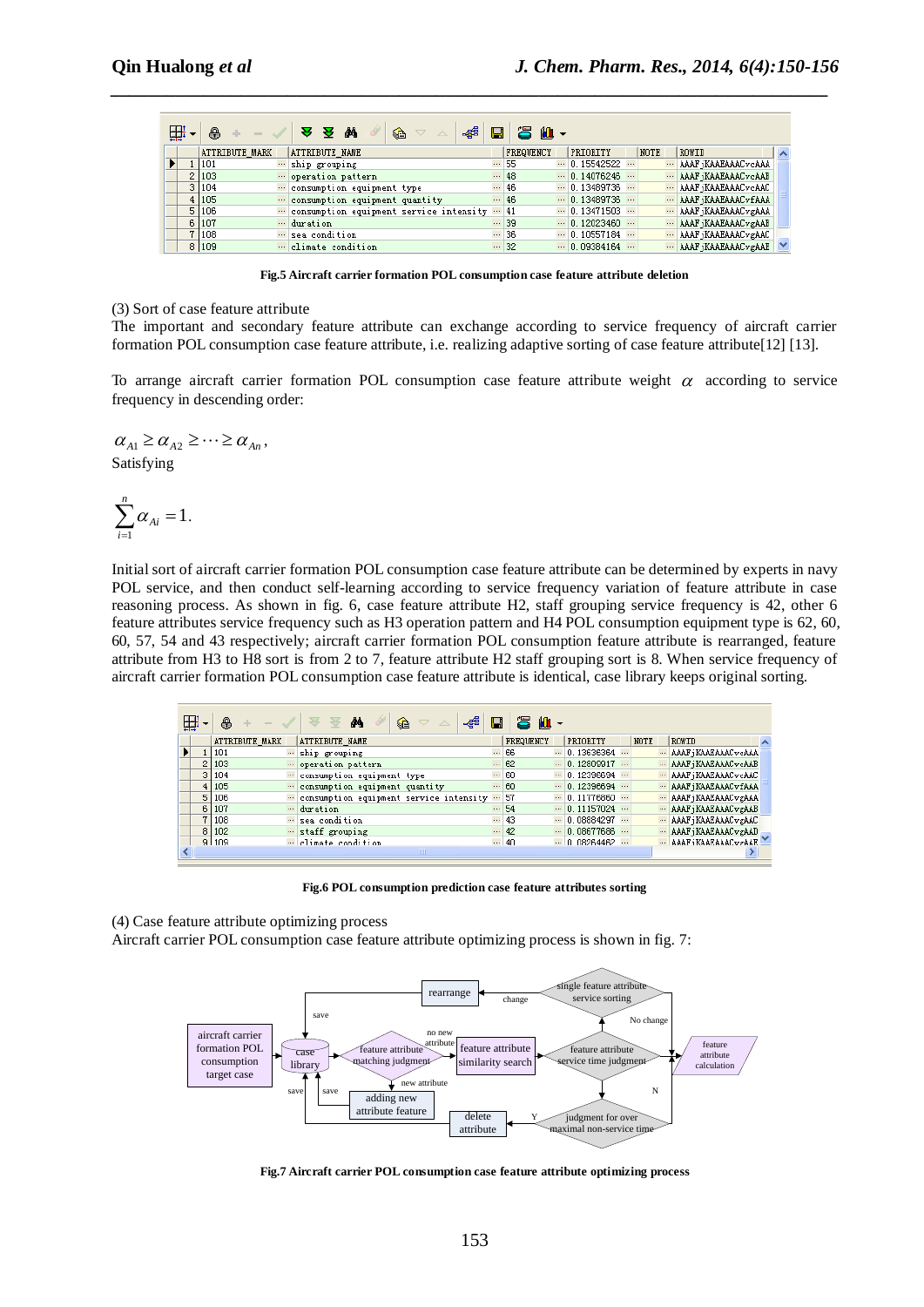# **2 SEARCH AND MATCHING OF AIRCRAFT CARRIER FORMATION POL CONSUMPTION CASE**

*\_\_\_\_\_\_\_\_\_\_\_\_\_\_\_\_\_\_\_\_\_\_\_\_\_\_\_\_\_\_\_\_\_\_\_\_\_\_\_\_\_\_\_\_\_\_\_\_\_\_\_\_\_\_\_\_\_\_\_\_\_\_\_\_\_\_\_\_\_\_\_\_\_\_\_\_\_*

Set the matching threshold value, orderly search and calculate matching degree between source cases in case library and target case according to aircraft carrier formation POL consumption case feature attribute importance level, and output the searching case satisfying demands of threshold value.

### 2.1 Feature attribute similarity calculation

The feature attribute similarity is calculated by variable weight Euclidean distance in the system [14], assuming POL consumption prediction target case is Y, some specific source case is  $Y_i$ , its weighted Euclidean distance is:

consumption prediction target case is Y, some specific source case is 
$$
Y_i
$$
, its weighted Euclidean distance is:  
\n
$$
D_i^{(\alpha)} = D^{(\alpha)}(Y, Y_i) = \left[ \sum_{r=1}^n \alpha_r^2 (x_r - x_{ir})^2 \right]^{\frac{1}{2}} = \left[ \sum_{r=1}^n \alpha_r^2 x_r^2 \right]^{\frac{1}{2}}
$$
\n(1)

Where,  $\alpha$  is feature attribute weight, i.e. frequency adaptive calculation result, satisfying  $\sum x_r = 1$ 1 *n r x r*  $\sum_{r=1}^{n} x_r = 1$ ,  $x_r$  is the r<sup>th</sup> case feature of target case,  $x_i$  is the r<sup>th</sup> feature attribute of source case,  $x_r - x_{ir}$  is the distance between target case and source case on the  $r<sup>th</sup>$  feature attribute.

Assume  $x_r - x_{ir}$  is  $d_i$ ,  $d_i$  is then regarded as a mapping from  $F_i \times F_i$  to  $(0, \infty)$ ,  $F_i$  is codomain of the i<sup>th</sup> feature. This mapping is of the following properties:

When b and c is real number, then  $d_i(b,c) = |b-c|$ ; when B and C is interval,  $d_i(b,c) = \max |b-c|$  and

$$
b \in B
$$
,  $c \in C$ ; when *b* and *c* is symbol,  $d_i(b,c) = \begin{cases} 1, & b \neq c \\ 0, & b = c \end{cases}$ 

Distance between target case  $Y$  and source case  $Y_i$  is:

$$
D_i^{(\alpha)} = \left[ \sum_{r=1}^n \alpha_r^2 d_r^2 (Y_r, Y_{ir}) \right]^{\frac{1}{2}}
$$
 (2)

# 2.2 Case output

Weight of aircraft carrier formation POL consumption feature attribute is decided according to its service frequency, which indicates the importance degree of all feature attributes. For weighted Euclidean distance calculation, assume the maximal output distance is Dmax, system will output all cases that satisfy  $Y_i$  < Dmax as spare case [15]. Selection of solution is available according to Euclidean minimal distance or weighted average of spare cases.

# **3 REVISION AND STUDY OF AIRCRAFT CARRIER FORMATION POL CONSUMPTION CASE**

When system completes case search and matching, and output case satisfies weighted Euclidean distance, if the result in output case satisfies current case demands, then the expected goal is therefore realized. If there is no case output under maximal distance  $D_{\text{max}}$ , there should be methods such as case substitution, shift, or combination adjustment to revise source case so as to adapt to target problem demands.

Save target cases with new information and feature attribute to case library, delete those of big approximation with source case. Expanding knowledge and reducing information redundancy of case library is to reduce cost of case search and enhance case prediction efficiency.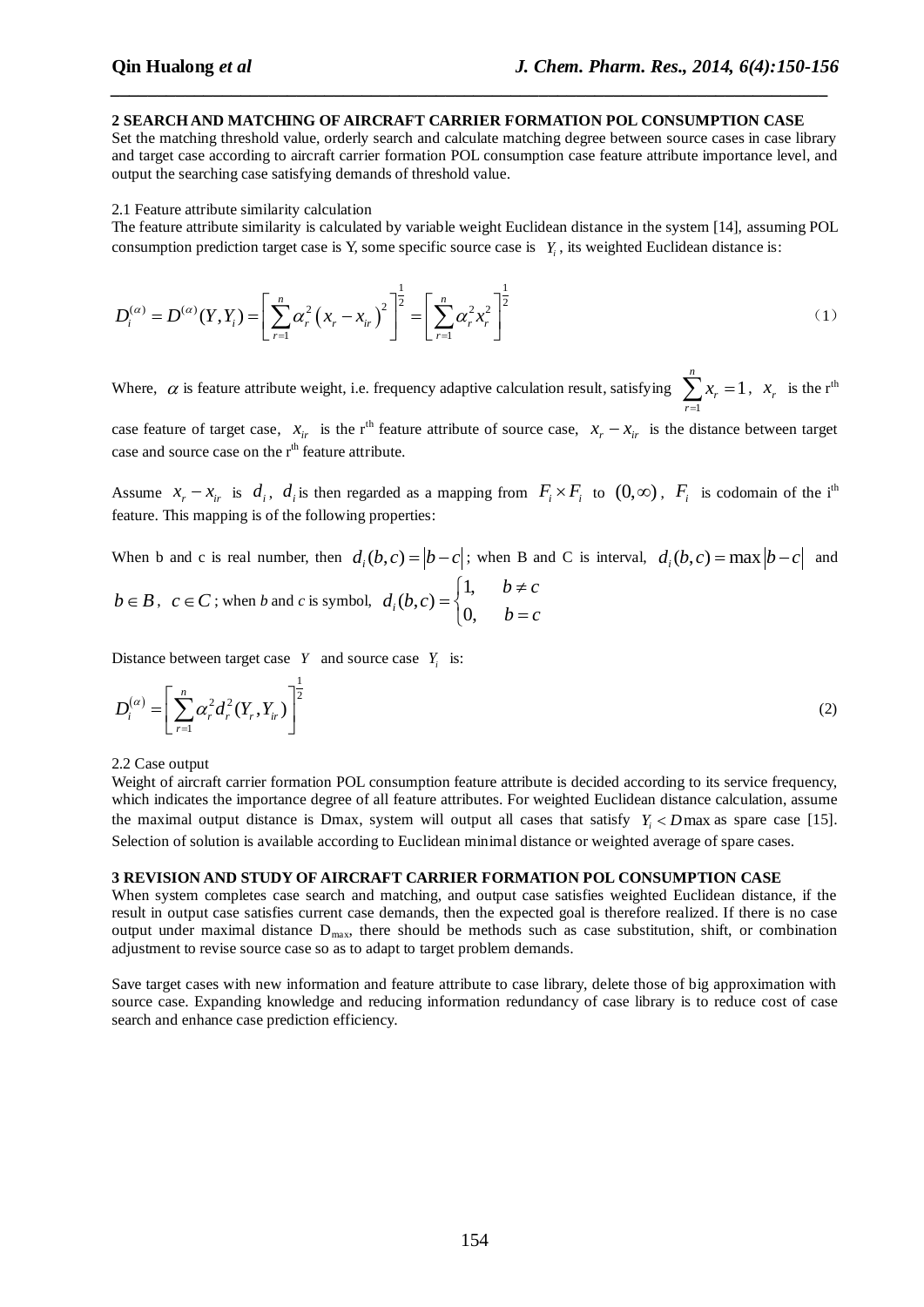**4 REAL CASE OF AIRCRAFT CARRIER FORMATION POL CONSUMPTION PREDICTION** Aircraft carrier formation POL consumption prediction by adaptive case reasoning method:

*\_\_\_\_\_\_\_\_\_\_\_\_\_\_\_\_\_\_\_\_\_\_\_\_\_\_\_\_\_\_\_\_\_\_\_\_\_\_\_\_\_\_\_\_\_\_\_\_\_\_\_\_\_\_\_\_\_\_\_\_\_\_\_\_\_\_\_\_\_\_\_\_\_\_\_\_\_*

|                | standard coefficient prediction   | adaptive filtration prediction   | case reasoning prediction |                |                      | fractal prediction Bayesian combination |                       |                        |
|----------------|-----------------------------------|----------------------------------|---------------------------|----------------|----------------------|-----------------------------------------|-----------------------|------------------------|
|                | <b>THE Case Attribute Setting</b> |                                  |                           |                |                      |                                         |                       |                        |
| Ser. No.       | Attribute Name                    | Attribute Mark                   | Similarity Requirement    |                | Case Attribute Value | Priority                                |                       |                        |
|                | 101                               | ship grouping                    | >75%                      | single ship    |                      | 0.139534884                             |                       |                        |
| $\overline{a}$ | 102                               | staff grouping                   | >75%                      | 1500           |                      | 0.139534884                             |                       |                        |
| 3              | 103                               | operation pattern                | >75%                      | sea trial      |                      | 0.130232558                             |                       |                        |
| 4              | 104                               | consumption equipment type       | >75%                      | aircraft       |                      | 0.130232558                             |                       |                        |
| 5              | 105                               | consumption equipment quant >75% |                           | 1              |                      | 0.116279070                             |                       |                        |
| 6              | 106                               | consumption equipment servi >75% |                           | 1.5            |                      | 0.111627907                             |                       |                        |
| $\overline{7}$ | 107                               | duration                         | >75%                      | 10             |                      | 0.093023256                             |                       |                        |
| 8              | 108                               | sea condition                    | >75%                      | small wave     |                      | 0.083720930                             |                       |                        |
| 9              | 109                               | climate condition                | >75%                      | sunny          |                      | 0.055813953                             |                       |                        |
|                |                                   |                                  |                           |                |                      |                                         |                       |                        |
|                |                                   |                                  |                           |                |                      |                                         |                       |                        |
|                |                                   |                                  |                           |                |                      |                                         |                       |                        |
|                |                                   |                                  |                           |                |                      |                                         |                       |                        |
| $\mathbb{R}$   | Page                              |                                  |                           |                |                      |                                         |                       | Displaying 1 - 9 of 9  |
|                |                                   |                                  |                           | case reasoning | case create          | similarity case search                  | case attribute search | Consumption prediction |

**Fig.8 Aircraft carrier formation POL consumption prediction based on adaptive case reasoning**

|                | <b>Aircraft Carrier Formation POL Consumption Prediction</b> |         |      |  |
|----------------|--------------------------------------------------------------|---------|------|--|
| Ser.No.        | POL                                                          | Demands | Unit |  |
| 1              | naval ship fuel                                              | 5500    | T    |  |
| $\overline{2}$ | -10 military diesel oil                                      | 200     | T    |  |
| 3              | steam-turbine oil                                            | 50      | T    |  |
| $\overline{4}$ | diesel engine oil                                            | 10      | T    |  |
| 5              | other auxiliary oil                                          | 10      | T    |  |
|                |                                                              |         |      |  |
|                |                                                              |         |      |  |
|                |                                                              |         |      |  |
|                |                                                              |         |      |  |
|                |                                                              |         |      |  |
|                |                                                              |         |      |  |
|                |                                                              |         |      |  |

**Fig.9 Result of aircraft carrier formation POL consumption prediction based on adaptive case reasoning**

Judging from prediction result, the predicted POL consumption for aircraft carrier platform over 10 days by adaptive case reasoning method is 5,500 tons of naval ship fuel, 200 tons of military diesel oil, 70 tons of auxiliary oil such as steam-turbine oil, which is of 5.3% error compared with actual consumption summation 5,480 tons, therefore, the method is deemed practical and feasible.

### **CONCLUSION**

Adaptive based case reasoning aircraft carrier formation POL consumption prediction method endows weight to feature attribute by adaptive calculation of frequency, and realizes current prediction solution by reuse and update of previous similar POL consumption prediction plan and case. The method can directly transfer POL support knowledge fragment that is difficult to sum up the rules, so as to make acquisition of POL support information easier; inputting case matching required critical parameters could realize solution of target problem, simplify POL consumption prediction process, enhance prediction efficiency, acquire new case method for self-learning, and the predicted result is highly reliable and easily acceptable. Therefore, adaptive case reasoning POL consumption prediction method is feasible with fine prediction effect.

#### **REFERENCES**

[1] Fiscph Logistics Capabilities Catalog **15Jan 2008**, Department of the Navy, U.S.

[2] Qin Hualong, Qin Wenju, Xu Liangyu.*China Storage & Transport*, n 7, p 127-128, July **2013**.

[3] Wang Jian, Deng Wei, Zhao Jinbao, *Journal of Transportation Systems Engineering and Information technology*, v 11, n 4, p 147-153, April **2011**.

[4] Norbert Gronau, Frank Laskowski. *Springer-Verlag GmbH*, v 2663, p 94-102, September **2003**.